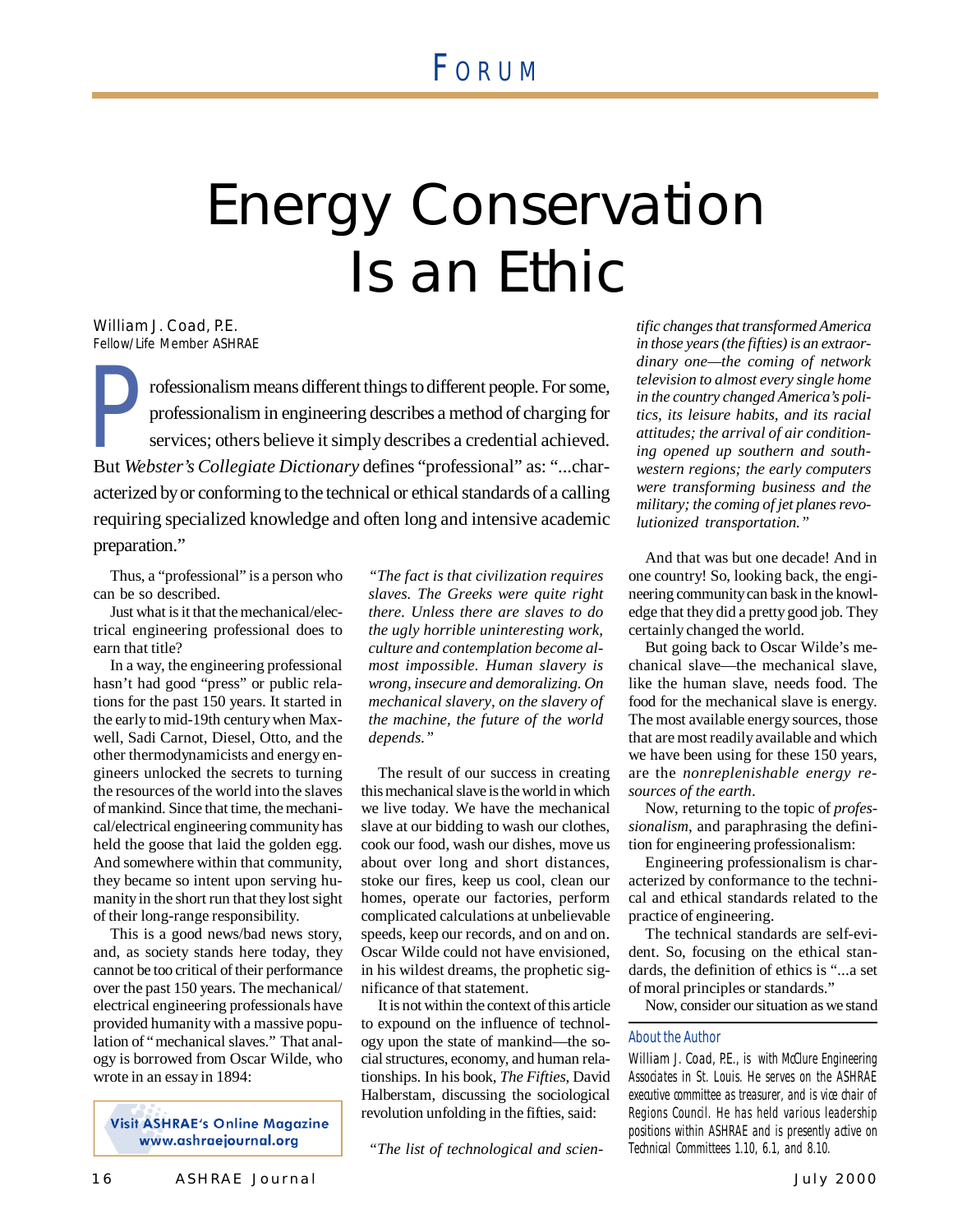on the launching pad of the 21st century. The engineers, urged on by societal desire for a better life, have moved mankind from the cave to a world in which "culture and contemplation" abound. But they have done so at a very high cost. They have put us on a course of depleting the resources that feed our slave and of simultaneously destroying our fragile environment.

Make no mistake about it. It is the engineers who have achieved this! And, as professionals, they have a moral obligation to address this problem. No one else has the skills or the *ability*. And, if the problem goes unaddressed or unsolved, it will mean the end of civilization as we know it or as we would like to envision it.

The reason why the governmental bodies in the United States and Canada require professional engineers to become registered is to put some legal muscle in the "... moral principles or standards… ." In most enabling legislation, the words used refer to the public safety or public welfare. As a result, engineers have the professional responsibility to consider the safety and welfare of the public.

Energy and the environment, however, have not been considered any more than a design parameter. This article's thesis is that these two issues must be elevated from "design parameters" to "moral standards." (In fact, in most cases energy has not even been considered a design parameter— only the *cost* of the energy has been considered a design parameter.)

Little consideration was given to energy in the 1950s and 1960s. Then, following the oil embargo of 1973–74 and the socalled energy crisis resulting from it, an enormous amount of attention was given to energy in ASHRAE and in the engineering community as a whole for a few years. Then, as prices stabilized again, and the energy producers miraculously found reserves and told the world no problem existed, "energy" was returned to the back burner.

Many knowledgeable people have said that energy conservation is simply an economic issue, by which they mean one to be considered as any and all other economic commodity issues. When considering the alternatives on a given building project, they would say, the value of energy should be considered in terms of the present cost, and energy-saving concepts should be considered in terms of the economic return on investment (ROI) as they relate to the energy costs. The basic thesis of this article is that that concept is invalid. It is that *energy conservation is an ethic.*

### *The Energy Situation*

Most people have heard the arguments *ad infinitum* about the energy situation, but a brief summary is as follows:

• The energy reserves of the earth are being depleted at an exponentially increasing rate.

*An advertisement for the print edition formerly in this space*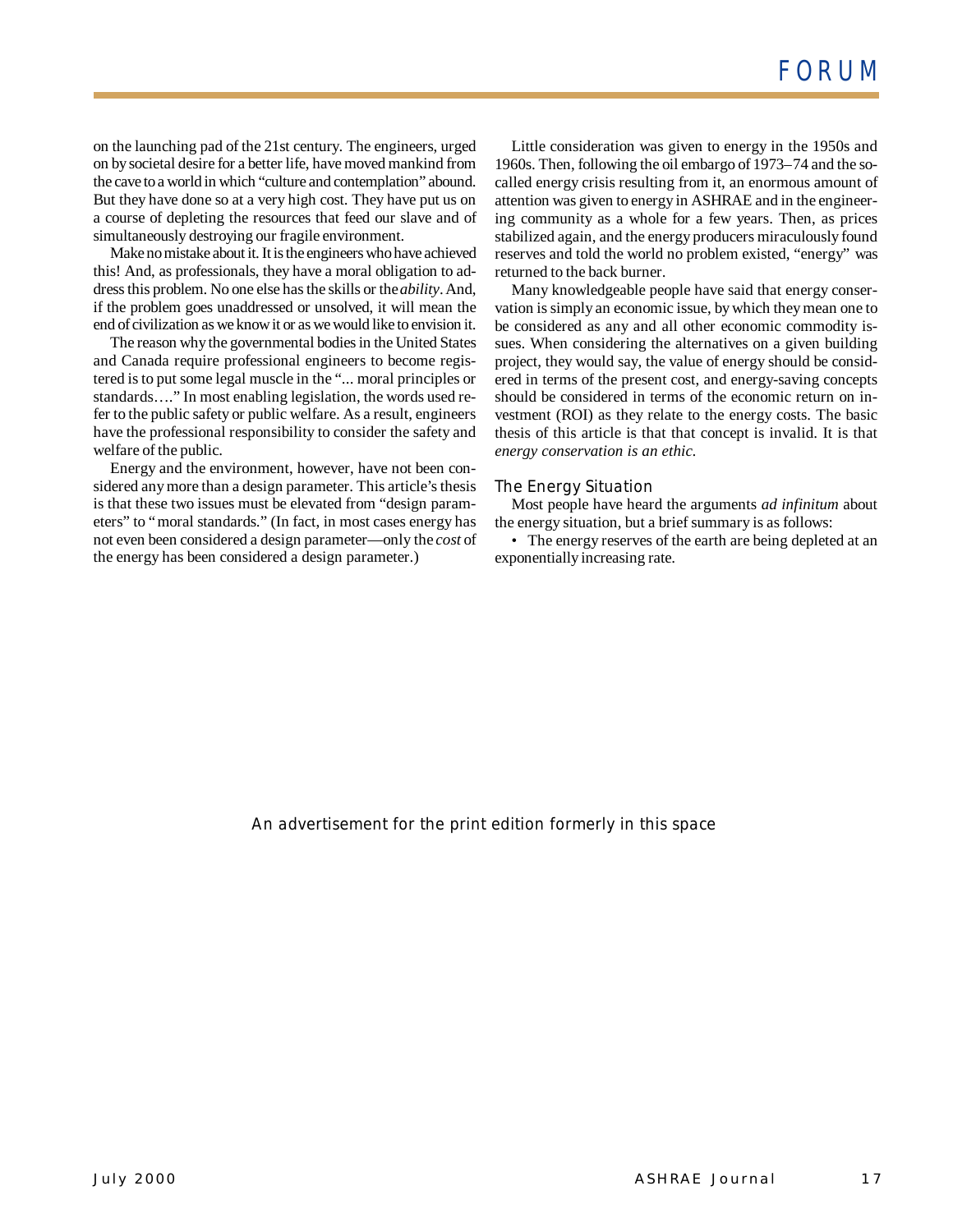*An advertisement for the print edition formerly in this space*

• There will be a serious shortage of readily available reserves in the not too distant future.

• Many of these reserves are well beyond the control of the countries that represent the largest consumers.

• Loss of the energy needed to power the economy and lifestyles of the consuming countries would be an economic and social disaster of unmeasurable proportions.

• The engineering community has the ability to design machinery to use differing amounts of energy to accomplish the same purpose; compared to most current practices, significantly less energy *could* be used to accomplish the same results.

• Properly applied design philosophy will result in lower investment costs for systems that use less energy.

The last two points demonstrate the total control that engineers have in the matter, and these issues are not well understood and accepted. Perhaps the best way to demonstrate the issues stated in the last two points, is a case history example shown in the sidebar.

In summarizing the energy situation, engineers spent the 19th century exploring and developing technological concepts and principles and the 20th century changing the course of the human race through the development of a world society and economy that is totally dependent upon that technology and is becoming more so every day. The problem is that technology, in turn, is dependent upon a continued source of energy and a delicate environmental sink, both of which are depleting rapidly.

# *The Alternatives*

Looking at the alternatives, if the engineering community does not take the lead in the conservation of energy resources and the protection of the environment, who will? All of the economic forces of our society are directed at *using* energy, not *conserving* it. Thus, business and government leaders will always encourage the continuing consumption of energy (although this encouragement is usually well concealed) because they see it as good for business. But remember, the continuance of our quality of life and a healthy economy is the primary long-range objective, and an economy only grows on pro-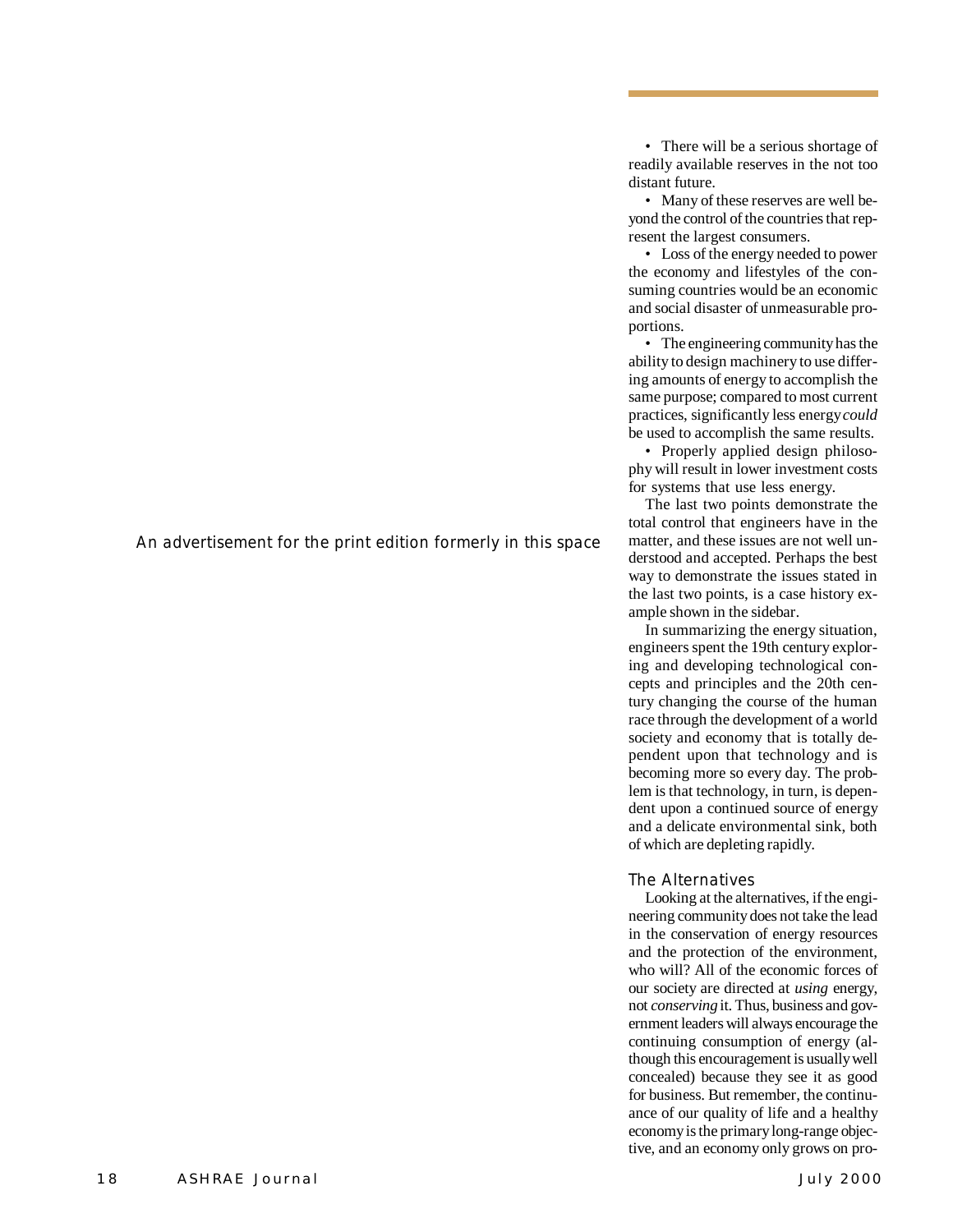# A Simple, Logical Solution

At a Midwest university in the mid-1990s a new research building was planned. The building was to contain some laboratory facilities, and much of it was to house research animals. The requirements for the environment for research animal housing are controlled rigorously by federal guidelines and regulations— not the least significant of which is that large quantities of ventilation air are required and the temperature/humidity control range is stringent.

There was a central steam plant on the campus, and early in the design process, the administration of the university asked the design engineers what the requirements for steam demand (power) for this building would be— to which the designers responded "110,000 lb/h (13 860 g/s)." The owner countered that that quantity of steam power would not be available and challenged the designers to figure out how to accomplish the same end result with only

ductivity. A lot of people are getting rich practicing business techniques that are detrimental to the economy. Remember this— what is good for business is not necessarily good for the economy, but what is good for the economy is always good for business.

A simple example: Someone builds a building that consumes excessive energy. Aside from the fact that the energy ethic has been violated, the building will cost more to operate and will most likely cost more to build. If this is an office building, the tenant will have to spend more money to rent it, but, since he or she is in the goods and services business, his/her product will cost more. Thus, an inflationary spiral. So no one benefits, including the developer— he/she may not be able to rent the building and his/her venture may fail. Untold examples of such business failures exist in the commercial building markets.

To head off an economic and societal collapse of unbelievable proportions, we must move into the 21st century committed to the ethic of maintaining our socioeconomic systems, while reducing the rate of depletion of the world's energy reserves and preserving the environment.

With this background, then, it is proposed that there is a new standard of professionalism in engineering, and that is *to practice our profession with an emphasis upon our responsibility to*

40,000 lb/h (5040 g/s). (The administration people themselves were engineers who understood the energy ethic.) Following some effort, they did it—from 110,000 lb/h to 40,000 lb/h by simply thinking it was important. In addition to that, *the overall investment cost following the exercise was significantly reduced*. These startling results were achieved, not by the application of new high-technology breakthroughs, but by simple well-placed logic in design decisions, including:

•storage system for domestic hot water, •minor changes in tolerable temperature and humidity,

•lowered room ceiling heights,

•refine accuracy of calculations and removal of excessive safety factors,

•rearranging the air-handling systems to reduce fan pressure, andthermal energy requirements

*protect the long-range interests of the society we serve and, specifically, to incorporate the ethics of energy conservation and environmental preservation*

•adding return air systems where permissible, and incorporating occupied/unoccupied control cycles for all non animal-housing spaces,

•matching air-handling systems to spaces of similar usage,

•using air-to-air heat recovery for all ventilation air, and

•purchase chillers on life-cycle basis.

The last measure had no effect upon the steam load but did significantly reduce the electric power and energy. The end result was that the steam load was reduced from 110,000 lb/h to 38,340 lb/h (4830 g/s), and the chilled-water load was reduced from 3,600 tons to 2,975 tons (12 660 W to 10 460 W) with related reductions in energy use in most cases. Other benefits for the owner, of course, were that the construction cost was reduced, and the operating/ owning cost was reduced! (It might be added that the same design approach was taken for all of the other building energy systems with similar success.)

## *in everything we do*. **There is no infinite source or infinite sink.**

Albert Einstein said it beautifully when addressing an assembly of engi-

*An advertisement for the print edition formerly in this space*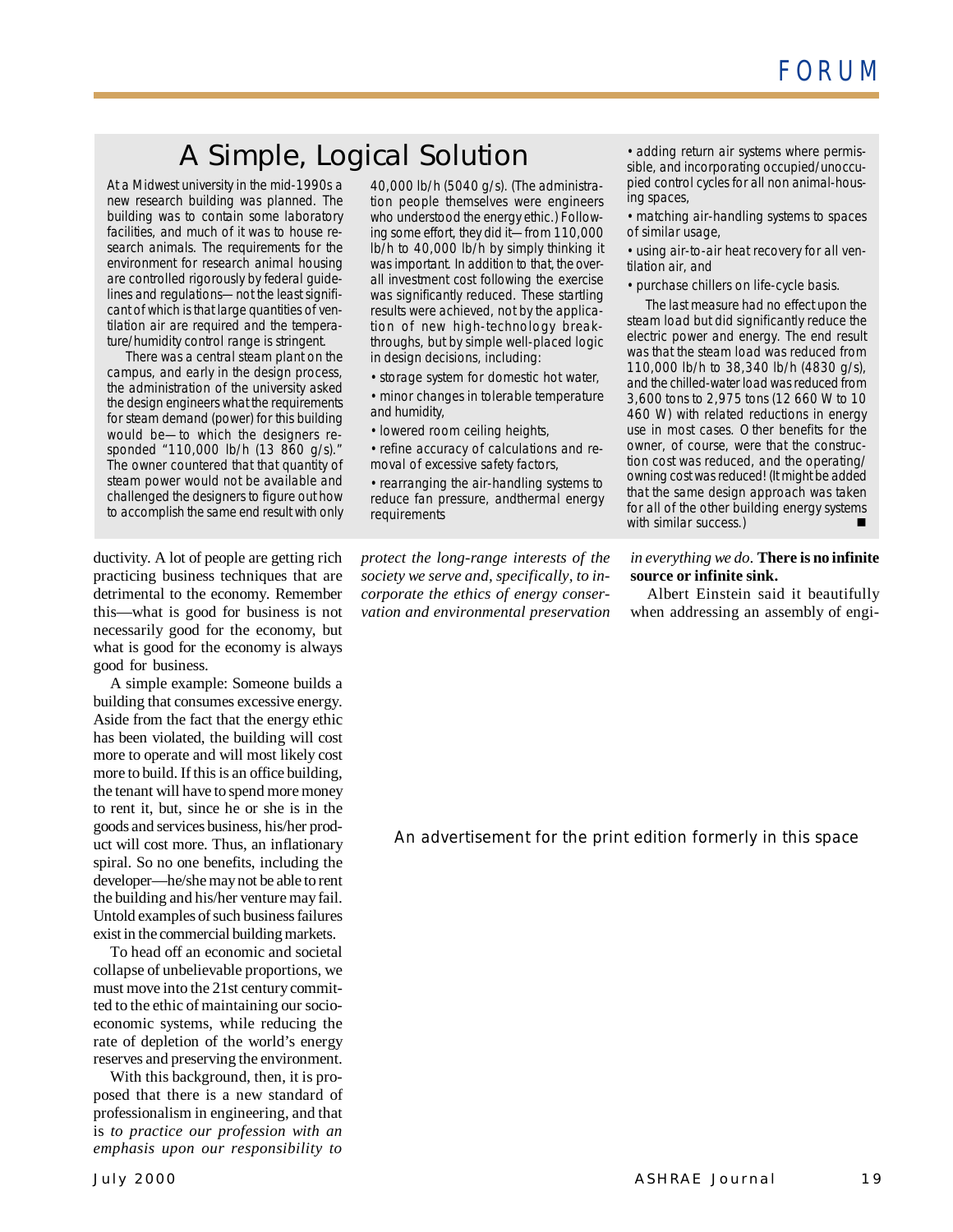*in this space.*

*An advertisement for the print edition formerly*

neers and scientists some 69 years ago:

*"Concern for man himself and his fate must always form the chief interest of all technical endeavors, concerns for the great unsolved problems of the organization of labor and the distribution of goods— in order that the creations of our mind shall be a blessing and not a curse to mankind. Never forget this in the midst of your diagrams and equations."*

The naysayers in the profession may counter that the engineers are to serve the dictates of those for whom they are "employed," the business managers, the politicians, the administrators, the developers, or, ultimately, the consumers. But the engineers cannot use this haven of comfort or justification any more justifiably than the defendants of Nuremberg in 1945, whose defense was simply that they were just following orders.

Ralph Waldo Emerson in 1850 wrote, "Blessed are those who have no talent." Engineers are not so blessed. Engineers, and *only* engineers, are skilled in the art of applied physics necessary to truly understand how to design machinery and systems that preserve the way of life of humanity of the first world and expand it to the civilizations of the third world, while making the most judicious use of the world's energy resources and creating no adverse impact upon the environment. It can be done, but only the engineers understand this and know how to do it.

Another key issue regarding new energy source and conversion technologies is that before these technologies can replace the current ones, the systems that consume the energy must do so much more effectively!

## *Putting the Ethic into Practice*

Because the engineers were self-directed for the past century and a half in furthering the ability of mankind to enjoy "culture and contemplation," and because the energy ethic has not been embraced, with few exceptions engineers and scientists have not been historically considered the societal leaders. The dichotomy of this statement is that the engineers did more to shape the course of history in a positive vein than any other group, sometimes in spite of the so-called "leaders"— they just didn't have good press.

Any number of ways exist that this proposed ethic can be put into practice (some are more aggressive than others; some, unfortunately, will be too little too late; and some may be misguided). One set of guidelines for engineers as they assume this new role follows.

1. Engineers must make every reasonable effort to self-educate, to revisit earlier habits and experiences, to develop a true and thorough appreciation for and understanding of the energy/environmental ethic.

2. Following self-education is the education of others. The educators of engineers must teach the newcomers to the profession in such a way as to instill the ethic as a fundamental part of the science. As stated earlier, the concepts of infinite source and infinite sink must be used with great reservation. Such terms as thermal efficiency, Carnot efficiency, Carnot coefficient of performance, and the like should be framed in terms of their relevance to the energy/environmental ethic rather than simply as esoteric terms in thermodynamics. The students of tomorrow